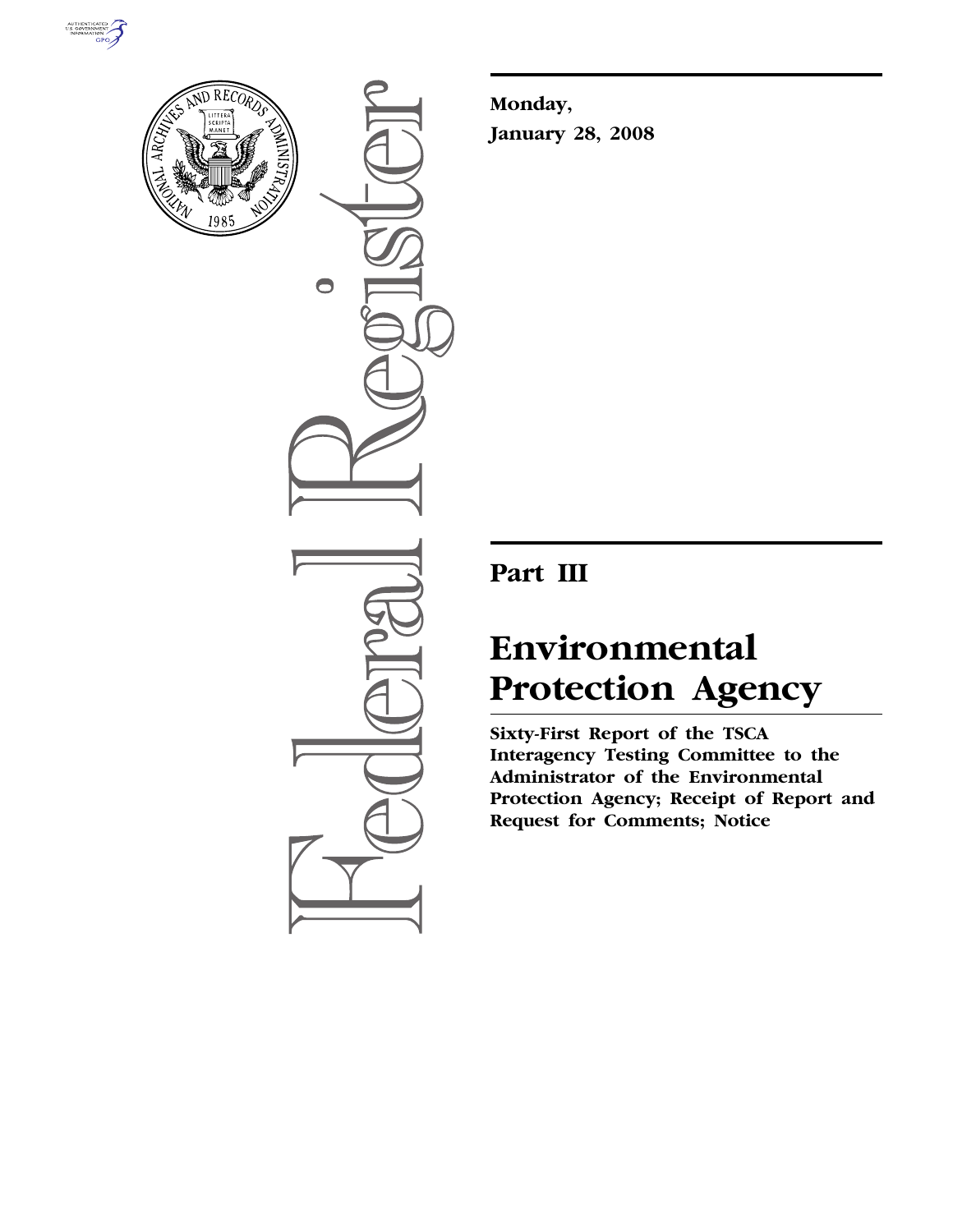#### **ENVIRONMENTAL PROTECTION AGENCY**

**[EPA–HQ–OPPT–2007–1124; FRL–8347–1]** 

# **Sixty-First Report of the TSCA Interagency Testing Committee to the Administrator of the Environmental Protection Agency; Receipt of Report and Request for Comments**

**AGENCY:** Environmental Protection Agency (EPA). **ACTION:** Notice.

**SUMMARY:** The Toxic Substances Control Act (TSCA) Interagency Testing Committee (ITC) transmitted its 61st ITC Report to the Administrator of EPA on December 18, 2007. In the 61st ITC Report, which is included with this notice, the ITC is revising the TSCA section 4(e) *Priority Testing List* by adding 4 cresols and removing 35 High Production Volume (HPV) Challenge Program orphan chemicals. The cresols were added to obtain dermal sensitization data. To obtain dermal sensitization data, including case reports of workers and any *in vivo*  animal sensitization test data, the ITC is asking EPA to add the 4 cresols to the TSCA section 8(d) Health and Safety Data Reporting (HaSDR) rule. The 35 HPV Challenge Program orphan chemicals are being removed from the *Priority Testing List* either because: Commitments were made to sponsor these chemicals under the EPA's HPV Challenge Program, the Organization for Economic Cooperation and Development (OECD) HPV Screening Information Data Set (SIDS) Program, and/or the International Council of Chemical Associations (ICCA) HPV Initiative, or because the substances were determined by EPA to be ''no longer'' HPV chemical substances. **DATES:** Comments must be received on

or before February 27, 2008.

**ADDRESSES:** Submit your comments, identified by docket identification (ID) number EPA–HQ–OPPT–2007–1124, by one of the following methods:

• *Federal eRulemaking Portal*: *http:// www.regulations.gov*. Follow the on-line instructions for submitting comments.

• *Mail*: Document Control Office (7407M), Office of Pollution Prevention and Toxics (OPPT), Environmental Protection Agency, 1200 Pennsylvania Ave., NW., Washington, DC 20460– 0001.

• *Hand Delivery*: OPPT Document Control Office (DCO), EPA East Bldg., Rm. 6428, 1201 Constitution Ave., NW., Washington, DC. Attention: Docket ID Number EPA–HQ–OPPT–2007–1124. The DCO is open from 8 a.m. to 4 p.m.,

Monday through Friday, excluding legal holidays. The telephone number for the DCO is (202) 564–8930. Such deliveries are only accepted during the DCO's normal hours of operation, and special arrangements should be made for deliveries of boxed information.

*Instructions*: Direct your comments to docket ID number EPA–HQ–OPPT– 2007–1124. EPA's policy is that all comments received will be included in the docket without change and may be made available on-line at *http:// www.regulations.gov*, including any personal information provided, unless the comment includes information claimed to be Confidential Business Information (CBI) or other information whose disclosure is restricted by statute. Do not submit information that you consider to be CBI or otherwise protected through regulations.gov or email. The regulations.gov website is an ''anonymous access'' system, which means EPA will not know your identity or contact information unless you provide it in the body of your comment. If you send an e-mail comment directly to EPA without going through regulations.gov, your e-mail address will be automatically captured and included as part of the comment that is placed in the docket and made available on the Internet. If you submit an electronic comment, EPA recommends that you include your name and other contact information in the body of your comment and with any disk or CD-ROM you submit. If EPA cannot read your comment due to technical difficulties and cannot contact you for clarification, EPA may not be able to consider your comment. Electronic files should avoid the use of special characters, any form of encryption, and be free of any defects or viruses. For additional information about EPA's public docket, visit the EPA Docket Center homepage at *http:// www.epa.gov/epahome/dockets.htm*.

*Docket*: All documents in the docket are listed in the docket index available in regulations.gov. To access the electronic docket, go to *http:// www.regulations.gov*, select ''Advanced Search,'' then ''Docket Search.'' Insert the docket ID number where indicated and select the ''Submit'' button. Follow the instructions on the regulations.gov website to view the docket index or access available documents. Although listed in the index, some information is not publicly available, e.g., CBI or other information whose disclosure is restricted by statute. Certain other material, such as copyrighted material, will be publicly available only in hard copy. Publicly available docket materials are available electronically at *http://www.regulations.gov*, or, if only

available in hard copy, at the OPPT Docket. The OPPT Docket is located in the EPA Docket Center (EPA/DC) at Rm. 3334, EPA West Bldg., 1301 Constitution Ave., NW., Washington, DC. The EPA/DC Public Reading Room hours of operation are 8:30 a.m. to 4:30 p.m., Monday through Friday, excluding Federal holidays. The telephone number of the EPA/DC Public Reading Room is (202) 566–1744, and the telephone number for the OPPT Docket is (202) 566–0280. Docket visitors are required to show photographic identification, pass through a metal detector, and sign the EPA visitor log. All visitor bags are processed through an X-ray machine and subject to search. Visitors will be provided an EPA/DC badge that must be visible at all times in the building and returned upon departure.

#### **FOR FURTHER INFORMATION CONTACT:**

Colby Lintner, Regulatory Coordinator, Environmental Assistance Division (7408M), Office of Pollution Prevention and Toxics, Environmental Protection Agency, 1200 Pennsylvania Ave., NW., Washington, DC 20460–0001; telephone number: (202) 554–1404; e-mail address: *TSCA-Hotline@epa.gov*.

# **SUPPLEMENTARY INFORMATION:**

#### **I. General Information**

#### *A. Does this Action Apply to Me?*

This notice is directed to the public in general. It may, however, be of particular interest to you if you manufacture (defined by statute to include import) and/or process TSCAcovered chemicals and you may be identified by the North American Industrial Classification System (NAICS) codes 325 and 32411. Because this notice is directed to the general public and other entities may also be interested, the Agency has not attempted to describe all the specific entities that may be interested in this action. If you have any questions regarding the applicability of this action to a particular entity, consult the person listed under **FOR FURTHER INFORMATION CONTACT**.

#### *B. What Should I Consider as I Prepare My Comments for EPA?*

1. *Submitting CBI*. Do not submit this information to EPA through regulations.gov or e-mail. Clearly mark the part or all of the information that you claim to be CBI. For CBI information in a disk or CD-ROM that you mail to EPA, mark the outside of the disk or CD-ROM that you mail to EPA, mark the outside of the disk or CD-DOM as CBI and then identify electronically within the disk or CD-ROM the specific information that is claimed as CBI. In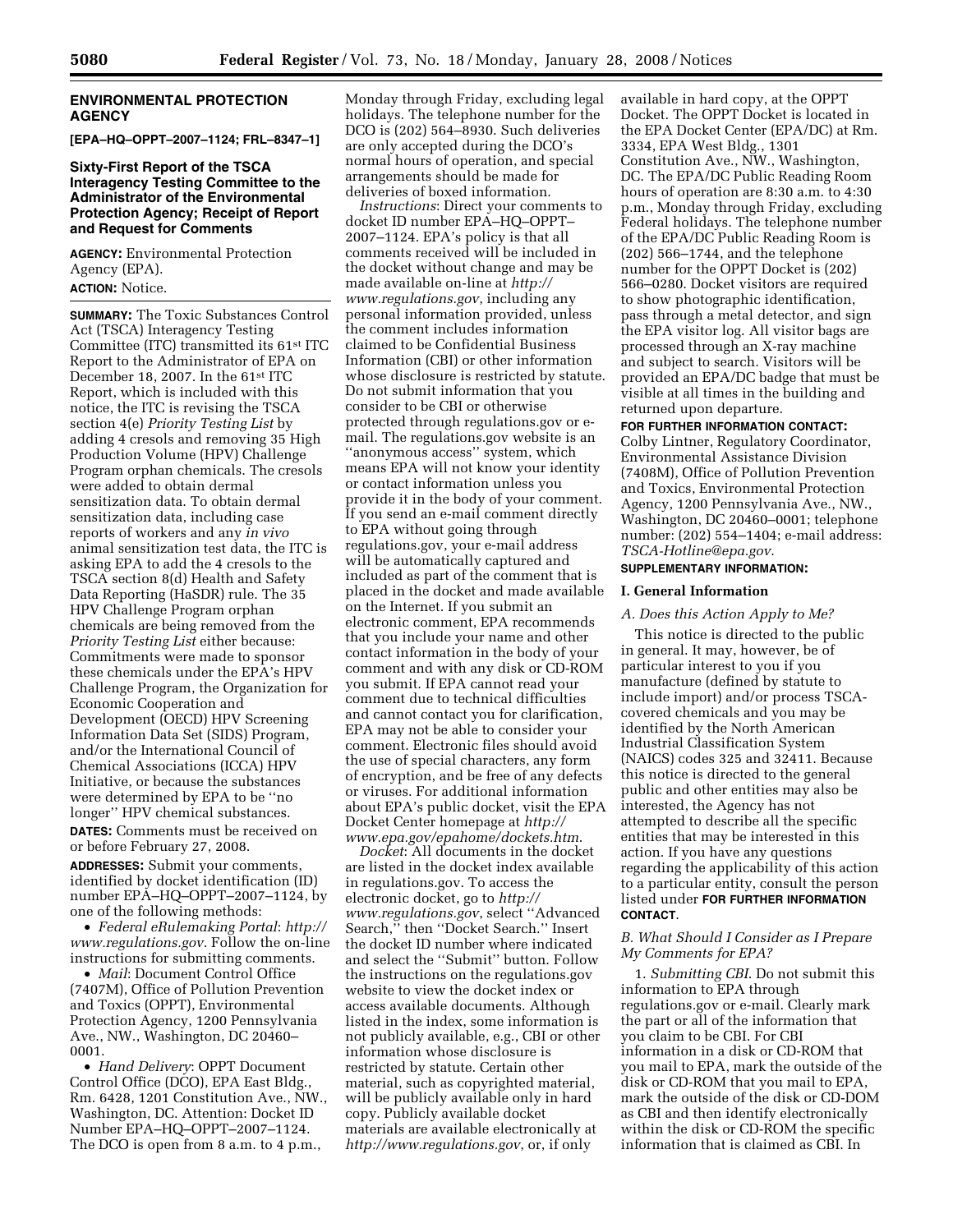addition to one complete version of the comment that includes information claimed as CBI, a copy of the comment that does not contain the information claimed as CBI must be submitted for inclusion in the public docket. Information so marked will not be disclosed except in accordance with procedures set forth in 40 CFR part 2.

2. *Tips for preparing your comments*. When submitting comments, remember to:

i. Identify the document by docket ID number and other identifying information (subject heading, **Federal Register** date and page number).

ii. Follow directions. The Agency may ask you to respond to specific questions or organize comments by referencing a Code of Federal Regulations (CFR) part or section number.

iii. Explain why you agree or disagree; suggest alternatives and substitute language for your requested changes.

iv. Describe any assumptions and provide any technical information and/ or data that you used.

v. If you estimate potential costs or burdens, explain how you arrived at your estimate in sufficient detail to allow for it to be reproduced.

vi. Provide specific examples to illustrate your concerns and suggest alternatives.

vii. Explain your views as clearly as possible, avoiding the use of profanity or personal threats.

viii. Make sure to submit your comments by the comment period deadline identified.

#### **II. Background**

The Toxic Substances Control Act (TSCA) (15 U.S.C. 260l *et seq*.) authorizes the Administrator of EPA to promulgate regulations under TSCA section 4(a) requiring testing of chemicals and chemical groups in order to develop data relevant to determining the risks that such chemicals and chemical groups may present to health or the environment. Section 4(e) of TSCA established the ITC to recommend chemicals and chemical groups to the Administrator of EPA for priority testing consideration. Section

4(e) of TSCA directs the ITC to revise the TSCA section 4(e) *Priority Testing*  List at least every 6 months.

You may access additional information about the ITC at *http:// www.epa.gov/opptintr/itc.* 

#### *A. The 61st ITC Report*

The ITC is revising the TSCA section 4(e) *Priority Testing List* by adding 4 cresols and removing 35 HPV Challenge Program orphan chemicals. The cresols were added to obtain dermal sensitization data. To obtain dermal sensitization data, including case reports of workers and any *in vivo*  animal sensitization test data, the ITC is asking EPA to add the 4 cresols to the HaSDR rule. The 35 HPV Challenge Program orphan chemicals are being removed from the *Priority Testing List*  either because:

1. Commitments were made to sponsor these chemicals under the EPA's HPV Challenge Program, the OECD HPV SIDS Program, and/or the ICCA HPV Initiative, or

2. Because the substances were determined by EPA to be ''no longer'' HPV chemical substances.

# *B. Status of the Priority Testing List*

The *Priority Testing List* includes 2 alkylphenols, 4 cresols, 5 tungsten compounds, 12 lead compounds, 16 chemicals with insufficient dermal absorption rate data, and 208 HPV Challenge Program orphan chemicals.

#### **List of Subjects**

Environmental protection, Chemicals, Hazardous substances.

Dated: January 18, 2008.

#### **Charles M. Auer,**

*Director, Office of Pollution Prevention and Toxics.* 

**Sixty-First Report of the TSCA Interagency Testing Committee to the Administrator, U.S. Environmental Protection Agency** 

#### **Table of Contents**

Summary

I. Background

- II. TSCA Section 8 Reporting
- A. TSCA Section 8 Reporting Rules
- B. ITC's Use of TSCA Section 8 and Other Information
- C. New Request to Add Chemicals to the TSCA Section 8(d) HaSDR Rule
- III. ITC's Activities During this Reporting Period (June to November 2007)
- IV. Revisions to the TSCA Section 4(e) Priority Testing List
- A. Chemicals Added to the Priority Testing List
- B. Chemicals Removed from the Priority Testing List
- V. References
- VI. The TSCA Interagency Testing Committee

#### **Summary**

The ITC is revising the Toxic Substances Control Act (TSCA) section 4(e) *Priority Testing List* by adding 4 cresols and removing 35 High Production Volume (HPV) Challenge Program orphan chemicals. The cresols were added to obtain dermal sensitization data. To obtain dermal sensitization data, including case reports of workers and any *in vivo*  animal sensitization test data, the ITC is asking EPA to add the 4 cresols to the TSCA section 8(d) Health and Safety Data Reporting (HaSDR) rule. The 35 HPV Challenge Program orphan chemicals are being removed from the *Priority Testing List* either because:

1. Commitments were made to sponsor these chemicals under the EPA's HPV Challenge Program, the Organization for Economic Cooperation and Development (OECD) HPV Screening Information Data Set (SIDS) Program, and/or the International Council of Chemical Associations (ICCA) HPV Initiative, or

2. Because the substances were determined by EPA to be ''no longer'' HPV chemical substances.

# TABLE 1.—TSCA SECTION 4(E) PRIORITY TESTING LIST (NOVEMBER 2007)

| <b>ITC Report</b> | Date          | Chemical Name/Group                                        | Action      |
|-------------------|---------------|------------------------------------------------------------|-------------|
| 31                | January 1993  | 2 Chemicals with insufficient dermal absorption rate data  | Designated  |
| 32                | May 1993      | 10 Chemicals with insufficient dermal absorption rate data | Designated  |
| 35                | November 1994 | 4 Chemicals with insufficient dermal absorption rate data  | Designated  |
| 37                | November 1995 | Branched 4-nonylphenol (mixed isomers)                     | Recommended |
| 41                | November 1997 | Phenol, 4-(1,1,3,3-tertramethylbutyl)-                     | Recommended |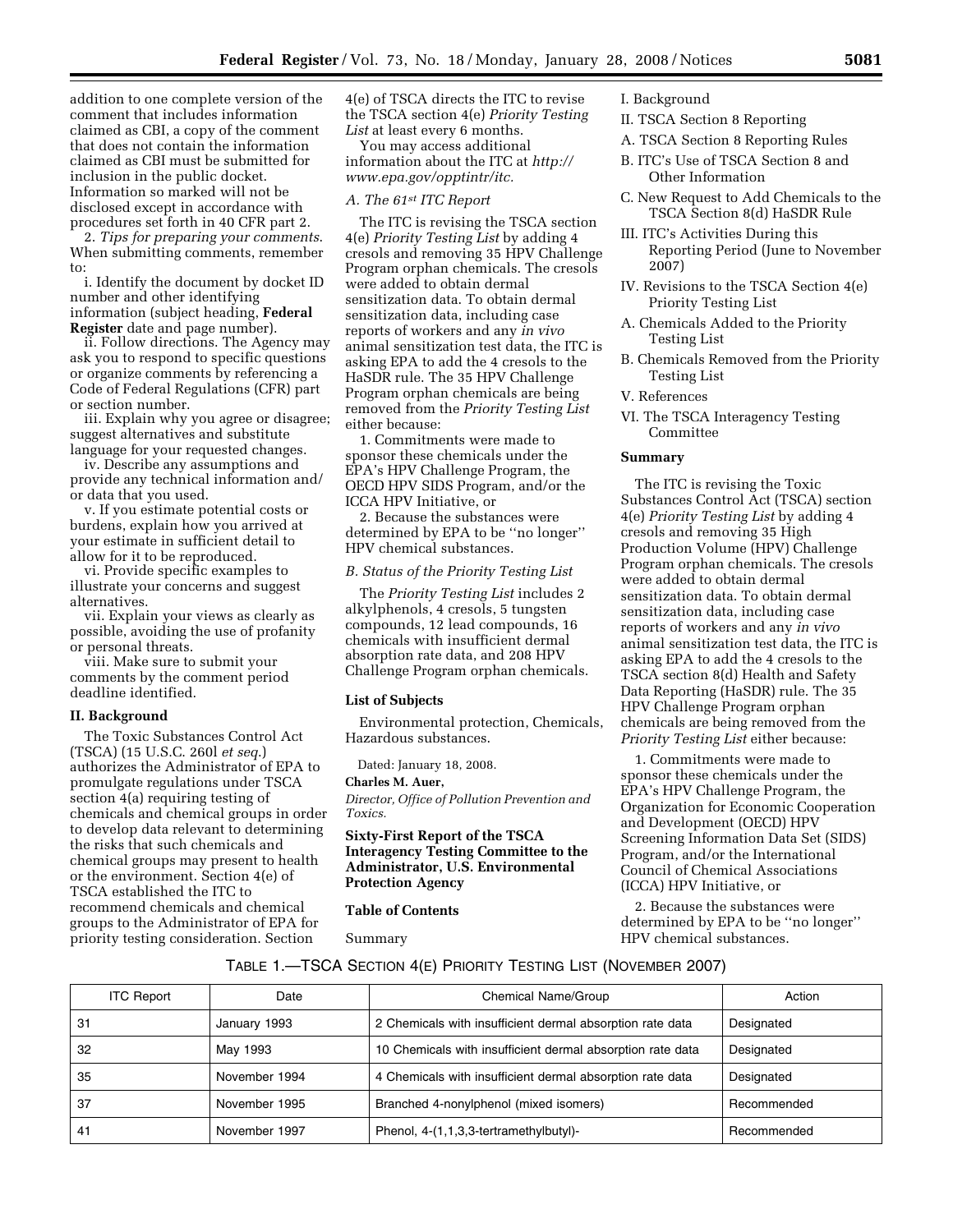| <b>ITC Report</b> | Date          | Chemical Name/Group                                                                            | Action      |
|-------------------|---------------|------------------------------------------------------------------------------------------------|-------------|
| 53                | November 2003 | 5 Tungsten compounds                                                                           | Recommended |
| 55                | December 2004 | 204 HPV Challenge Program orphan chemicals                                                     | Recommended |
| 56                | August 2005   | 4 HPV Challenge Program orphan chemicals                                                       | Recommended |
| 60                | May 2007      | Category of Lead and lead compounds (including 12 exam-<br>ples of substances in the category) | Recommended |
| 61                | November 2007 | 4 Cresols                                                                                      | Recommended |

TABLE 1.—TSCA SECTION 4(E) PRIORITY TESTING LIST (NOVEMBER 2007)—Continued

# **I. Background**

The ITC was established by section 4(e) of TSCA ''to make recommendations to the Administrator respecting the chemical substances and mixtures to which the Administrator should give priority consideration for the promulgation of rules for testing under section 4(a).... At least every six months ..., the Committee shall make such revisions to the *Priority Testing List* as it determines to be necessary and transmit them to the Administrator together with the Committee's reasons for the revisions'' (Public Law 94–469, 90 Stat. 2003 *et seq*., 15 U.S.C. 2601 *et seq*.). ITC reports are available from the ITC's website (*http://www.epa.gov/ opptintr/itc*) within a few days of submission to the EPA Administrator and from the EPA's website (*http:// www.epa.gov/fedrgstr*) after publication in the **Federal Register**. The ITC produces its revisions to the *Priority Testing List* with administrative and technical support from the ITC staff, ITC members, and their U.S. Government organizations, and contract support provided by EPA. ITC members and staff are listed at the end of this report.

# **II. TSCA Section 8 Reporting**

# *A. TSCA Section 8 Reporting Rules*

Following receipt of the ITC's report (and the revised *Priority Testing List*) by the EPA Administrator, the EPA's Office of Pollution Prevention and Toxics (OPPT) may add the chemicals from the revised *Priority Testing List* to the TSCA section 8(a) Preliminary Assessment Information Reporting (PAIR) or TSCA section 8(d) HaSDR rules. As provided for in the PAIR rule, whenever EPA announces the receipt of an ITC report, EPA amends, unless otherwise instructed by the ITC, the PAIR rule by

adding the recommended (or designated) chemicals that have been added to the *Priority Testing List* by the ITC. The PAIR rule requires manufacturers (including importers) of chemicals added to the *Priority Testing List* to submit to EPA certain production and exposure information (*http:// www.epa.gov/oppt/chemtest/pubs/ pairform.pdf* ). The HaSDR rule requires certain past, current, and proposed manufacturers, importers, and (if specified by EPA) processors of listed chemicals to submit to EPA copies and lists of unpublished health and safety studies on the listed chemicals that they manufacture, import, or (if specified by EPA) process. As provided for in the HaSDR rule, whenever EPA announces the receipt of an ITC report, EPA amends, unless otherwise instructed by the ITC, the HaSDR rule by adding the recommended (or designated) chemicals that have been added to the *Priority Testing List* by the ITC.

# *B. ITC's Use of TSCA Section 8 and Other Information*

The ITC's use of TSCA section 8 and other information is described in the 52nd ITC Report (Ref.1).

# *C. New Request to Add Chemicals to the TSCA Section 8(d) HaSDR Rule*

The ITC is requesting that EPA add cresols to the HaSDR rule only to obtain dermal sensitization data, including case reports of workers and any *in vivo*  animal sensitization test data. The ITC is requesting that EPA not add cresols to the PAIR rule. The cresols are discussed in Unit IV. of this report.

# **III. ITC's Activities During this Reporting Period (June to November 2007)**

During this reporting period, the ITC discussed cresols.

### **IV. Revisions to the TSCA Section 4(e) Priority Testing List**

# *A. Chemicals Added to the Priority Testing List*

The ITC is adding the cresols listed in Table 2 of this unit to the *Priority Testing List* to obtain unpublished data on dermal sensitization, including case reports of workers and any *in vivo*  animal sensitization test data.

TABLE 2.—CRESOLS BEING ADDED TO THE PRIORITY TESTING LIST

| CAS No.         | Cresol            |
|-----------------|-------------------|
| $95 - 48 - 7$   | Phenol, 2-methyl- |
| $106 - 44 - 5$  | Phenol, 4-methyl- |
| $108 - 39 - 4$  | Phenol, 3-methyl- |
| $1319 - 77 - 3$ | Phenol, methyl-   |

The ITC is aware of the skin sensitization data for phenol, 4-methyl- (*p* -cresol) available at *http:// www.oecd.org/dataoecd/17/29/ 34357669.pdf*. While these data indicate that phenol, 4-methyl- did not cause skin sensitization, data on a mixture containing 0.6% phenol, 4-methyl- did indicate that the mixture caused skin sensitization (Ref. 2).

# *B. Chemicals Removed from the Priority Testing List*

The ITC is removing the 35 HPV Challenge Program orphan chemicals listed in Table 3 of this unit from the *Priority Testing List*.

TABLE 3.—HPV CHALLENGE PROGRAM ORPHAN CHEMICALS BEING REMOVED FROM THE PRIORITY TESTING LIST

| CAS No. | Chemical Name         | Reference No. |
|---------|-----------------------|---------------|
| 74–97–5 | Methane, bromochloro- | ີ             |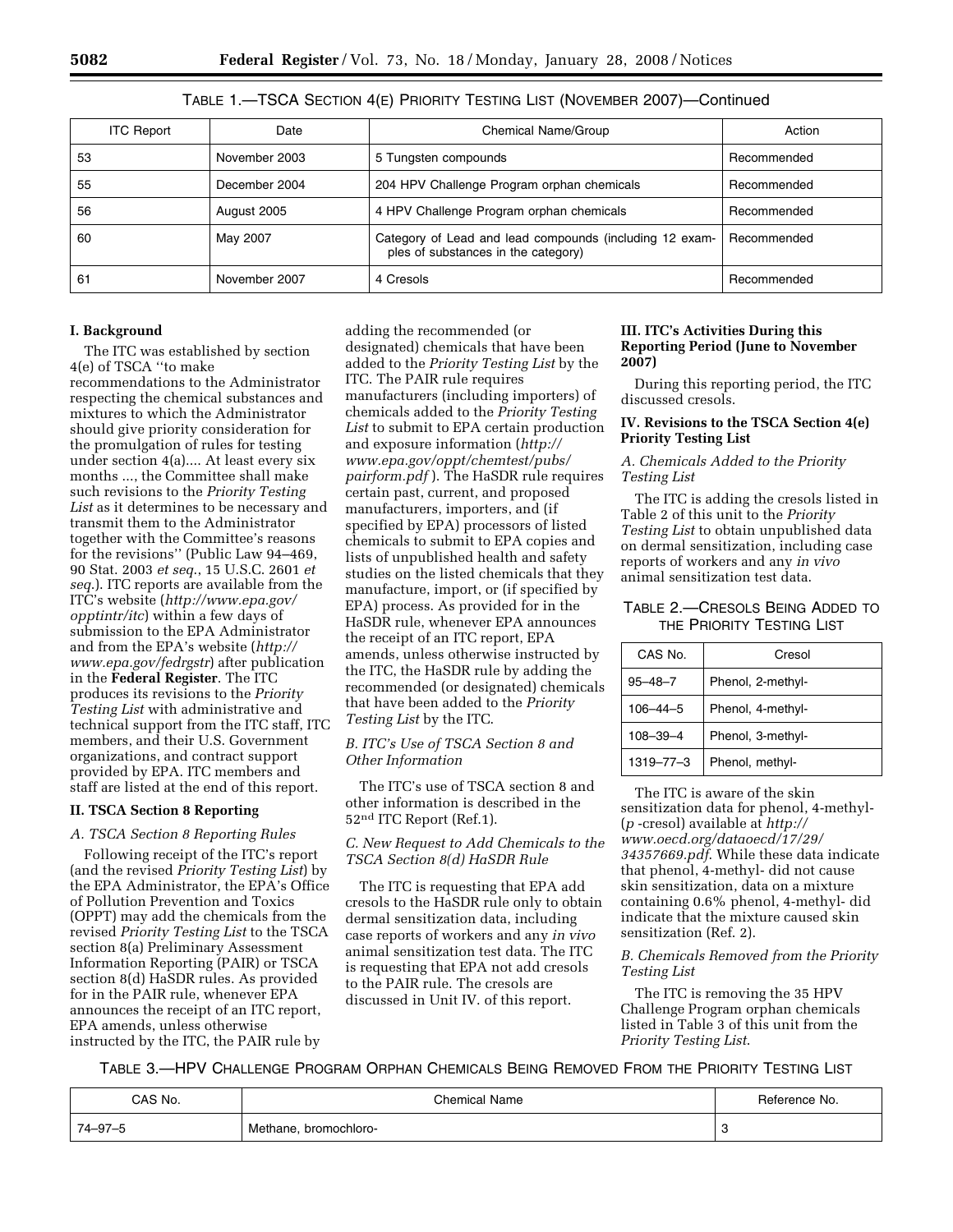# TABLE 3.—HPV CHALLENGE PROGRAM ORPHAN CHEMICALS BEING REMOVED FROM THE PRIORITY TESTING LIST— **Continued**

| CAS No.         | <b>Chemical Name</b>                                                                                         | Reference No.             |
|-----------------|--------------------------------------------------------------------------------------------------------------|---------------------------|
| $75 - 46 - 7$   | Methane, trifluoro-                                                                                          | 3                         |
| $77 - 86 - 1$   | 1,3-Propanediol, 2-amino-2-(hydroxymethyl)-                                                                  | 3                         |
| $99 - 51 - 4$   | Benzene, 1,2-dimethyl-4-nitro-                                                                               | 3                         |
| $100 - 64 - 1$  | Cyclohexanone, oxime                                                                                         | 3                         |
| $107 - 45 - 9$  | 2-Pentanamine, 2,4,4-trimethyl-                                                                              | 3                         |
| $150 - 50 - 5$  | Phosphorotrithious acid, tributyl ester                                                                      | 4                         |
| 579-66-8        | Benzenamine, 2,6-diethyl-                                                                                    | 3                         |
| 693-07-2        | Ethane, 1-chloro-2-(ethylthio)-                                                                              | 3                         |
| 1115-20-4       | Propanoic acid, 3-hydroxy-2,2-dimethyl-, 3-hydroxy-2,2-dimethylpropyl ester                                  | 3                         |
| 1459-93-4       | 1,3-Benzenedicarboxylic acid, 1,3-dimethyl ester                                                             | 3                         |
| 1558-33-4       | Silane, dichloro(chloromethyl)methyl-                                                                        | 3                         |
| 2611-00-9       | 3-Cyclohexene-1-carboxylic acid, 3-cyclohexen-1-ylmethyl ester                                               | 3                         |
| $3088 - 31 - 1$ | Ethanol, 2-[2-(dodecyloxy)ethoxy]-, 1-(hydrogen sulfate), sodium salt (1:1)                                  | 3                         |
| 3338-24-7       | Phosphorodithioic acid, O,O-diethyl ester, sodium salt (1:1)                                                 | 4                         |
| 3710-84-7       | Ethanamine, N-ethyl-N-hydroxy-                                                                               | 3                         |
| 6863-58-7       | Butane, 2,2'-oxybis-                                                                                         | 3                         |
| 6865-35-6       | Octadecanoic acid, barium salt (2:1)                                                                         | 3                         |
| 7320-37-8       | Oxirane, 2-tetradecyl-                                                                                       | 3                         |
| 14666-94-5      | 9-Octadecenoic acid (9Z)-, cobalt salt (1:?)                                                                 | 3                         |
| 20469-71-0      | Hydrazinecarbodithioic acid, compd. with hydrazine (1:1)                                                     | 3                         |
| 28777-98-2      | 2,5-Furandione, dihydro-3-(octadecenyl)-                                                                     | 3                         |
| 32072-96-1      | 2,5-Furandione, 3-(hexadecenyl)dihydro-                                                                      | 3                         |
| 33509-43-2      | 1,2,4-Triazin-5(2H)-one, 4-amino-6-(1,1-dimethylethyl)-3,4-dihydro-3-thioxo-                                 | 3                         |
| 61789-32-0      | Fatty acids, coco, 2-sulfoethyl esters, sodium salts                                                         | 3                         |
| 65996-80-7      | Ammonia liquor (coal)                                                                                        | 3                         |
| 65996-81-8      | Fuel gases, coke-oven                                                                                        | 3                         |
| 66071-94-1      | Corn, steep liquor                                                                                           | 3                         |
| 68476-80-2      | Fats and Glyceridic oils, vegetable, deodorizer distillates                                                  | 3                         |
| 68478-20-6      | Residues, (petroleum), steam-cracked petroleum distillates cyclopentadiene conc.,<br>C4-cyclopentadiene-free | $\ensuremath{\mathsf{3}}$ |
| 68514-41-0      | Ketones, C12-branched                                                                                        | 3                         |
| 68603-84-9      | Carboxylic acids, C5-9                                                                                       | 3                         |
| 68937-70-2      | Carboxylic acids, C6-18 and C8-15-di-                                                                        | 3                         |
| 68937-72-4      | Carboxylic acids, di-, C4-11                                                                                 | 3                         |
| 72162-28-8      | 2-Propanone, reaction products with phenol                                                                   | 3                         |